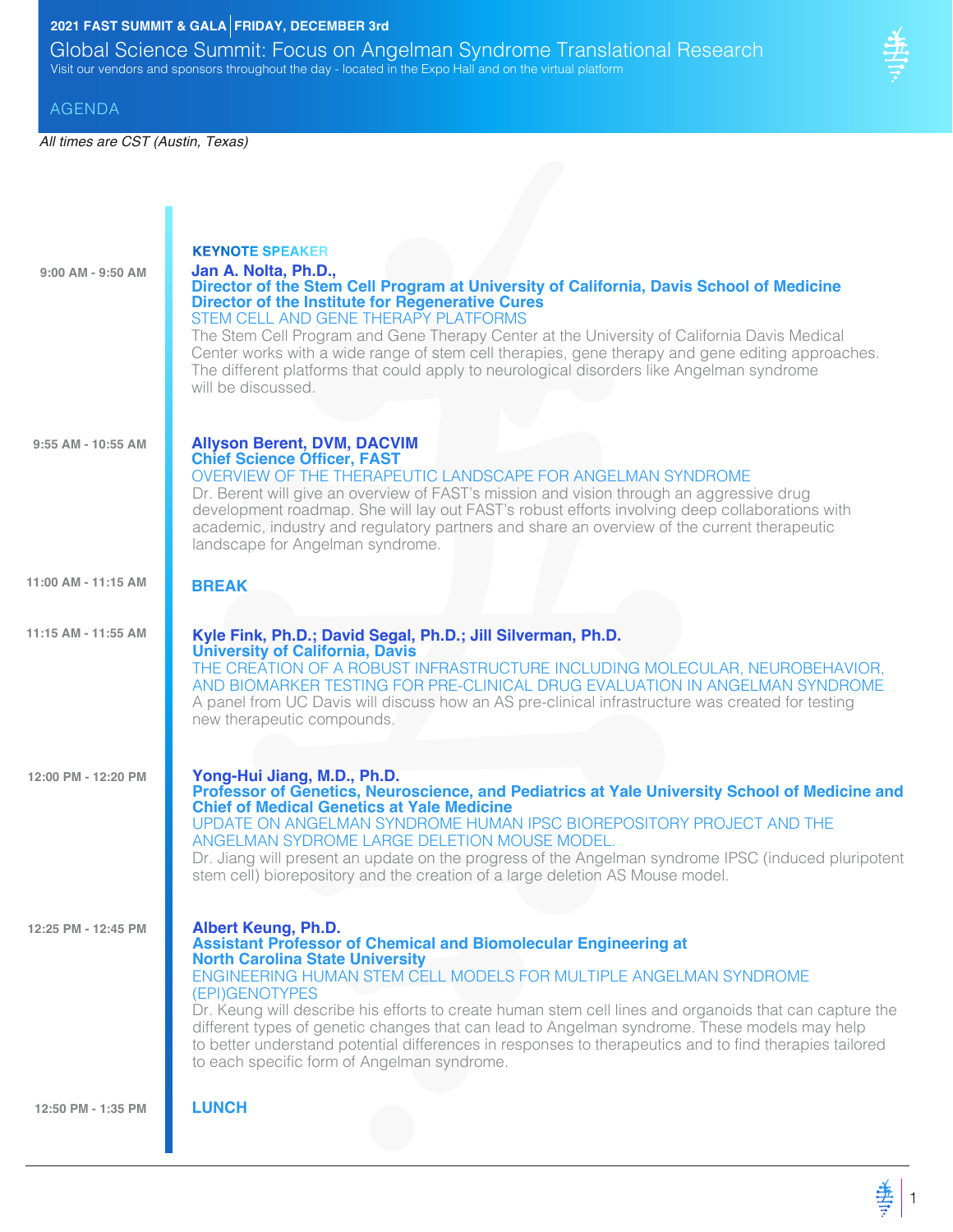## **2021 FAST SUMMIT & GALA FRIDAY, DECEMBER 3rd**

Global Science Summit: Focus on Angelman Syndrome Translational Research Visit our vendors and sponsors throughout the day - located in the Expo Hall and on the virtual platform

#### AGENDA

| $1:35$ PM - $1:50$ PM | <b>Ryan Butler, Ph.D.</b><br><b>Assistant Professor of Chemical and Biomolecular Engineering at</b><br><b>University of Texas Southwestern Medical Center</b><br>GENE THERAPY FOR ANGELMAN SYNDROME THROUGH RNA INTERFERENCE<br>This presentation will examine the potential for vectorized shRNA to induce paternal expression of<br>UBE3A through the "stop-the-stop" approach. We have tested on mouse and human cell lines while<br>concurrently testing in a mouse model of Angelman syndrome.                                                                                                                                                                                                                                                                        |
|-----------------------|----------------------------------------------------------------------------------------------------------------------------------------------------------------------------------------------------------------------------------------------------------------------------------------------------------------------------------------------------------------------------------------------------------------------------------------------------------------------------------------------------------------------------------------------------------------------------------------------------------------------------------------------------------------------------------------------------------------------------------------------------------------------------|
| 1:55 PM - 2:05 PM     | Jessica Duis, M.D., M.S.<br><b>Pediatrician and Medical Geneticist at Children's Hospital of Colorado</b><br>WE'RE THERE WHEN YOU NEED US: A 24-7 EMERGENCY CARE HOTLINE FOR THE AS COMMUNITY<br>In July 2021, a 24/7 Emergency Care Hotline for the management of Angelman syndrome launched,<br>offering provider-to-provider consultation for individuals with any Angelman syndrome-related concerns<br>from seizures to GI conditions. Dr. Duis will discuss the structure of the hotline service, the team's<br>experiences to date, and some of the barriers to ensure acccess to providers is made simple.                                                                                                                                                         |
| 2:10 PM - 2:35 PM     | <b>Scott Dindot, Ph.D.</b><br><b>Associate Professor of Genomics and EDGES Fellow at Texas A&amp;M University</b><br><b>Executive Director of Molecular Genetics at Ultragenyx Pharmaceutical</b><br>TRANSLATIONAL RESEARCH IN A LARGE ANIMAL MODEL OF ANGELMAN SYNDROME<br>A pig model was developed to advance and understand the pathophysiology of Angelman syndrome,<br>facilitating the development of translational therapies to human patients. The learnings to date will<br>be discussed.                                                                                                                                                                                                                                                                        |
| 2:40 PM - 3:20 PM     | Jim Wilson, M.D., Ph.D.<br>Director, Gene Therapy Program and Orphan Disease Center, Professor in the Perelman School of<br><b>Medicine at the University of Pennsylvania</b><br>GENETIC APPROACHES FOR TREATING ANGELMAN SYNDROME<br>Dr. Wilson will describe 3 different platforms his team is investigating to treat Angelman syndrome in a<br>murine model. This includes AAV gene replacement, AAV-mediated expression of microRNAs, and<br>genome editing.                                                                                                                                                                                                                                                                                                           |
| 3:25 PM - 3:40 PM     | <b>AFTERNOON BREAK</b>                                                                                                                                                                                                                                                                                                                                                                                                                                                                                                                                                                                                                                                                                                                                                     |
| 3:40 PM - 4:25 PM     | Joseph Anderson, Ph.D.<br>Associate Professor at the University of California, Davis Department of Internal Medicine<br><b>UC Davis Stem Cell Program</b><br><b>Mehrdad Abedi, M.D.</b><br>Professor Hematology and Oncology, University of California, Davis<br>HEMATOPOIETIC STEM CELL GENE THERAPY FOR ANGELMAN SYNDROME: PROGRESS AND PROCESS<br>The proof-of-concept work on utilizing a lentiviral vector hematopoietic stem cell gene therapy approach for<br>Angelman syndrome has proven effective at both preventing and reversing phenotypes in an<br>immunodeficient newborn and adolescent animal model of AS. This talk will focus on the path forward<br>toward a human clinical trial for both adult and pediatric patients living with Angelman syndrome. |
| 4:30 PM - 5:30 PM     | <b>PANEL DISCUSSION WITH RESEARCHERS</b><br>DRS. JAN NOLTA, KYLE FINK, DAVID SEGAL, JILL SILVERMAN, YONG-HUI JIANG, ALBERT KEUNG,<br>RYAN BUTLER, JESSICA DUIS, SCOTT DINDOT, JIM WILSON, JOSEPH ANDERSON, MEHRDAD ABEDI                                                                                                                                                                                                                                                                                                                                                                                                                                                                                                                                                   |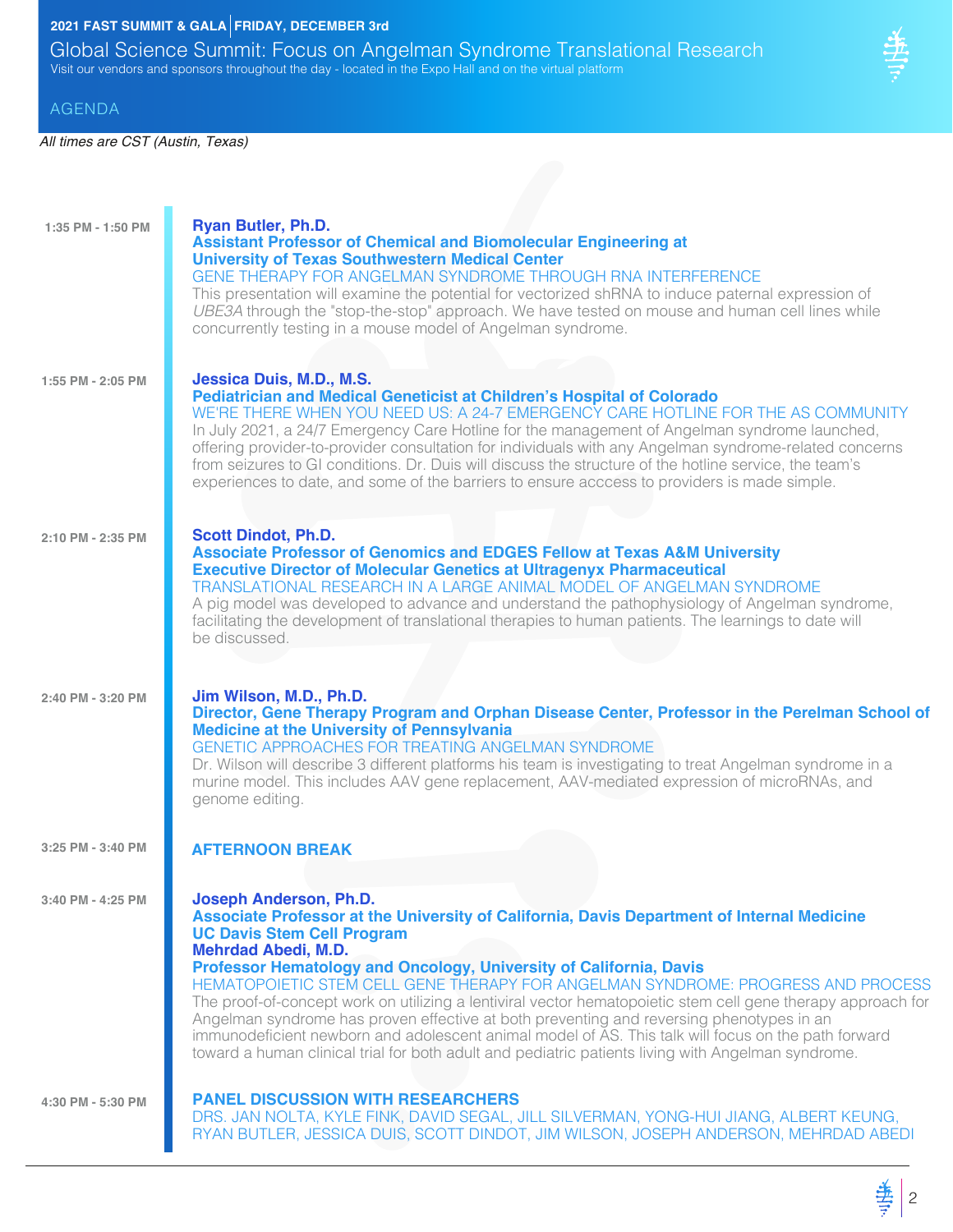# **2021 FAST SUMMIT & GALA SATURDAY, DECEMBER**  $4$ **th**

Global Science Summit: Focus on Pharma Visit our vendors and sponsors throughout the day - located in the Expo Hall and on the virtual platform

#### AGENDA

| 8:30 AM - 9:10 AM   | <b>KEYNOTE SPEAKER</b><br>David Segal, Ph.D.<br><b>University of California, Davis</b><br>NOW IS THE TIME FOR MOLECULAR THERAPIES FOR ANGELMAN SYNDROME<br>Dr. Segal will discuss therapies targeting the molecular basis of Angelman syndrome and why hope for<br>this community has never been higher.                                                                                                                                                                                                                                                                                       |
|---------------------|------------------------------------------------------------------------------------------------------------------------------------------------------------------------------------------------------------------------------------------------------------------------------------------------------------------------------------------------------------------------------------------------------------------------------------------------------------------------------------------------------------------------------------------------------------------------------------------------|
| 9:15 AM - 9:30 AM   | Laurent Servais, M.D, Ph.D.<br>Professor of Pediatric Neuromuscular Diseases at the University of Oxford,<br><b>Invited Professor at the University of Liege, Belgium</b><br>UPDATE ON THE UK NATURAL HISTORY STUDY AND WEARABLE DEVICES<br>Dr. Servais will present the set up and basline data of the first patients included in the UK AS natural<br>history study.                                                                                                                                                                                                                         |
| 9:35 AM - 9:55 AM   | Emil Kakkis, M.D., Ph.D.<br><b>CEO of Ultragenyx Pharmaceutical Inc.</b><br>DEVELOPMENT OF RARE DISEASE THERAPIES: OVERCOMING CHALLENGES<br>Ultragenyx Pharmaceutical has partnered with GeneTx Biotherapeutics on the development of<br>GTX-102 for Angelman syndrome and have had an eventful year. Dr. Kakkis will talk about the prospect<br>of benefit and the challenges in drug development for rare diseases like Angelman syndrome.                                                                                                                                                   |
| 10:00 AM - 10:20 AM | <b>Brenda Vincenzi, M.D.</b><br>Senior Medical Director for the Angelman Syndrome program, Roche Pharmaceuticals<br>ROCHE PHARMACEUTICALS ANGELMAN SYNDROME PROGRAM UPDATE TO THE FAST COMMUNITY<br>This session will focus on a general update to the FAST community on TANGELO and FREESIAS.                                                                                                                                                                                                                                                                                                 |
| 10:25 AM - 10:45 AM | <b>Scott Stromatt, M.D.</b><br><b>Chief Medical Officer at GeneTx Biotherapeutics</b><br>Elizabeth Berry-Kravis, M.D., Ph.D.<br>Professor of Pediatrics, Neurological Sciences, and Biochemistry at Rush University Medical<br><b>Center in Chicago</b><br>GTX-102 PHASE 1/2 CLINICAL TRIAL UPDATE, DEVELOPMENT OF AN ASO FOR ANGELMAN<br><b>SYNDROME: SCIENCE AND REGULATION</b><br>GeneTx Biotherapeutics will provide an update on the Phase 1/2 clinical trial of GTX-102, an intrathecally<br>delivered antisense oligonucleotide (ASO) for the potential treatment of Angelman syndrome. |
| 10:50 AM - 11:10 AM | <b>Becky Crean, Ph.D.</b><br><b>Executive Director, Clinical Development at Ionis Pharmaceuticals</b><br><b>IONIS PHARMACEUTICALS ANGELMAN SYNDROME PROGRAM UPDATE</b><br>Ionis Pharmaceuticals will provide an update on their Angelman syndrome program status and<br>preliminary clinical trial design.                                                                                                                                                                                                                                                                                     |
| 11:15 AM - 11:30 AM | <b>BREAK</b>                                                                                                                                                                                                                                                                                                                                                                                                                                                                                                                                                                                   |
| 11:30 AM - 11:40 AM | Kyle Fraser, Ph.D.<br>Biomarker Lead Scientist for the Angelman Syndrome Program at Biogen Inc.<br>UPDATE ON BIOGEN INC. PRE-COMPETITIVE CSF COLLECTION STUDY<br>Biogen Inc. will provide an update on their pre-competitive CSF Collection Study.                                                                                                                                                                                                                                                                                                                                             |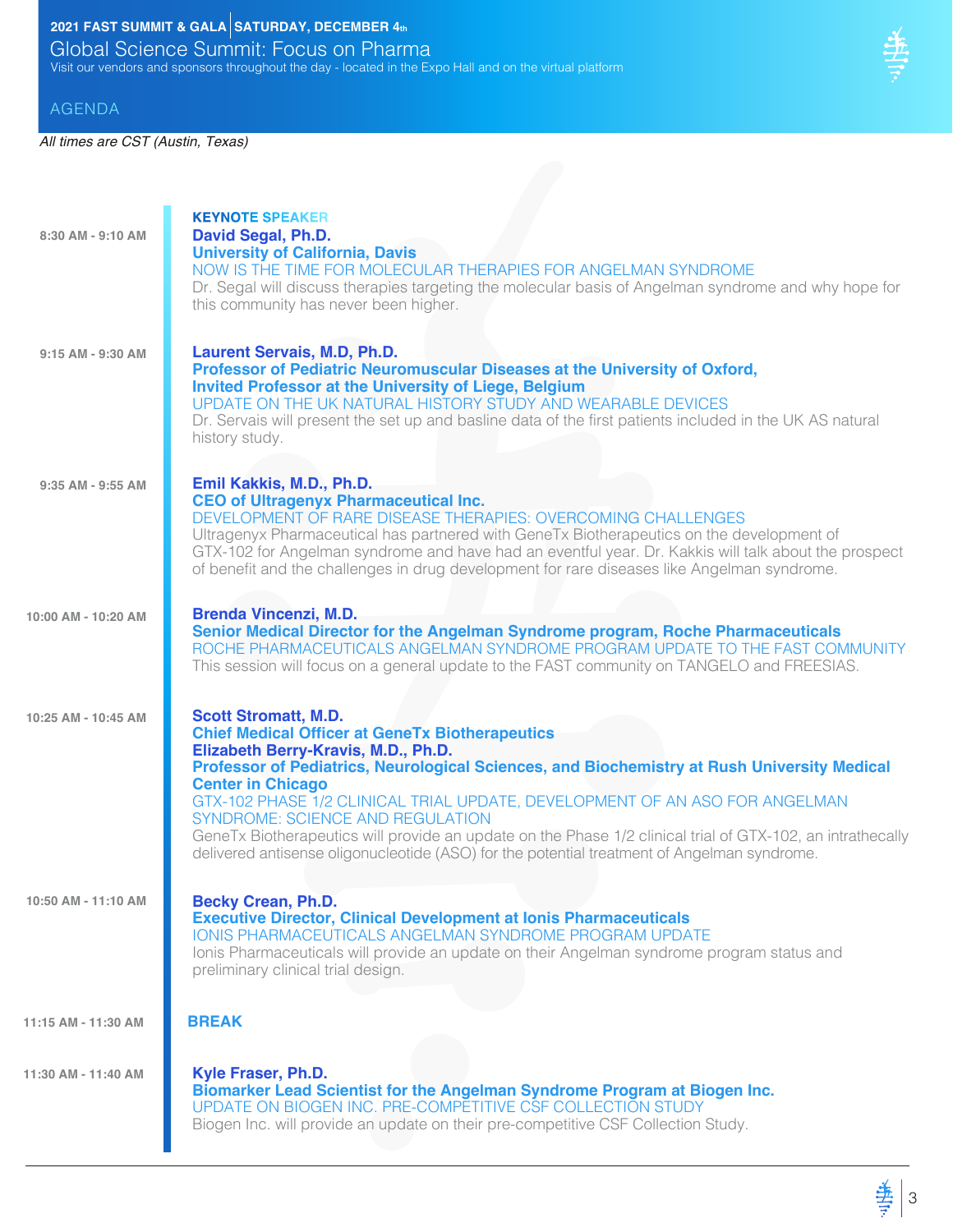# **2021 FAST SUMMIT & GALA SATURDAY, DECEMBER**  $4<sub>th</sub>$

Global Science Summit: Focus on Pharma Visit our vendors and sponsors throughout the day - located in the Expo Hall and on the virtual platform

#### AGENDA

| 11:45 AM - 12:05 PM | <b>Larry Glass,</b><br><b>Chief Science Officer, Neuren Pharmaceuticals Ltd.</b><br><b>Nancy Jones, Ph.D.</b><br><b>Vice President, Clinical Development</b><br><b>Neuren Pharmaceuticals Ltd.</b><br>NNZ-2591 AS A POTENTIAL TREATMENT FOR ANGELMAN SYNDROME<br>NNZ-2591 is a novel drug being developed by Neuren Pharmaceuticals for the treatment of Angelman<br>syndrome. This presentation will provide an overview of NNZ-2591, why it might be a potentially useful<br>treatment for Angelman syndrome, and give an update on the development program. |
|---------------------|----------------------------------------------------------------------------------------------------------------------------------------------------------------------------------------------------------------------------------------------------------------------------------------------------------------------------------------------------------------------------------------------------------------------------------------------------------------------------------------------------------------------------------------------------------------|
| 12:10 PM - 12:30 PM | <b>Emily Mcginnis,</b><br><b>Chief Patient Officer and Head of Government Affairs, Taysha Gene Therapies</b><br><b>Suyash Prasad, M.D.</b><br><b>Chief Medical Officer and Head of Research and Development, Taysha Gene Therapies</b><br>PUTTING PATIENTS AT THE CENTER<br>Taysha Gene Therapies, a patient-centric company focused on discovering and developing novel gene<br>therapies for devastating disorders of the central nervous system (CNS), will share its investigational<br>approaches to treating Angelman syndrome.                          |
| 12:30 PM - 1:30 PM  | <b>Panel Discussion with Pharma</b><br>ASK YOUR QUESTIONS TO OUR SPEAKERS IN A PANEL DISCUSSION.<br>Ultragenyx Pharmaceutical Inc., GeneTx Biotherapeutics, Ionis Pharmaceuticals, Biogen Inc.,<br>Roche Pharmaceuticals, Taysha Gene Therapies, PTC Therapeutics and Neuren Pharmaceuticals Ltd.                                                                                                                                                                                                                                                              |
| 1:30 PM             | <b>GLOBAL EDUCATIONAL SUMMIT ON DEMAND</b>                                                                                                                                                                                                                                                                                                                                                                                                                                                                                                                     |
| <b>ON DEMAND</b>    | Amy Bereiter, MS CCC-SLP, ATP<br>AAC AND LANGUAGE DEVELOPMENT<br>Many children with Angelman Syndrome utilize AAC for communication. This session will specifically<br>focus on AAC users and provide an overview of language development, considerations for language<br>intervention, and ways to monitor language growth.                                                                                                                                                                                                                                   |
| <b>ON DEMAND</b>    | <b>Hilda Tourians &amp; Yuji Oka</b><br>YOGA & MOVEMENT FOR EVERY ABILITY<br>Individuals living with Angelman syndrome need stimulation and exercise to assist with mobility and                                                                                                                                                                                                                                                                                                                                                                               |
|                     | body/mind connection. Learn techniques for yoga and movement for every ability.                                                                                                                                                                                                                                                                                                                                                                                                                                                                                |

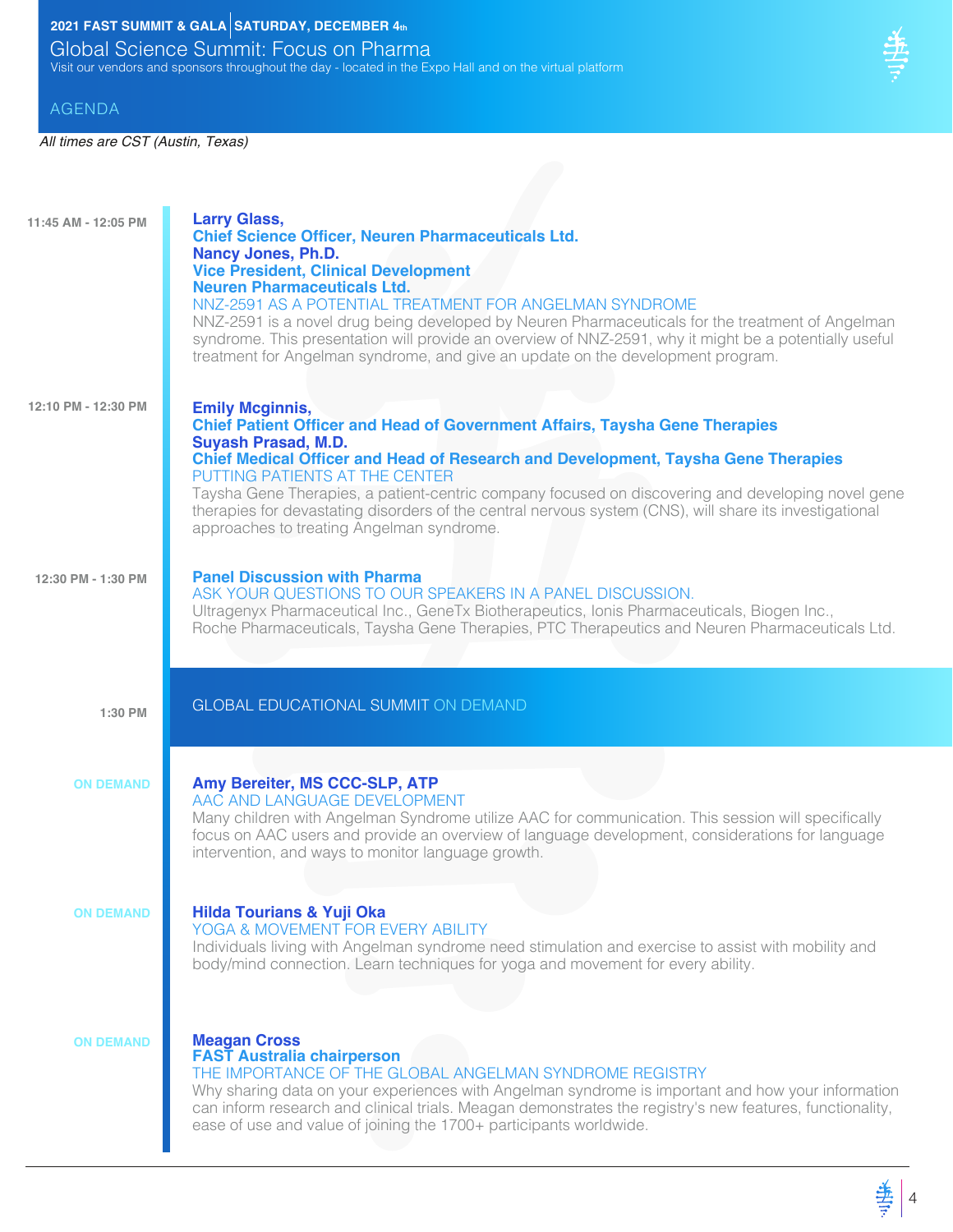### **2021 FAST SUMMIT & GALA SATURDAY, DECEMBER 4th**

Global Science Summit: Focus on Pharma Visit our vendors and sponsors throughout the day - located in the Expo Hall and on the virtual platform

#### AGENDA